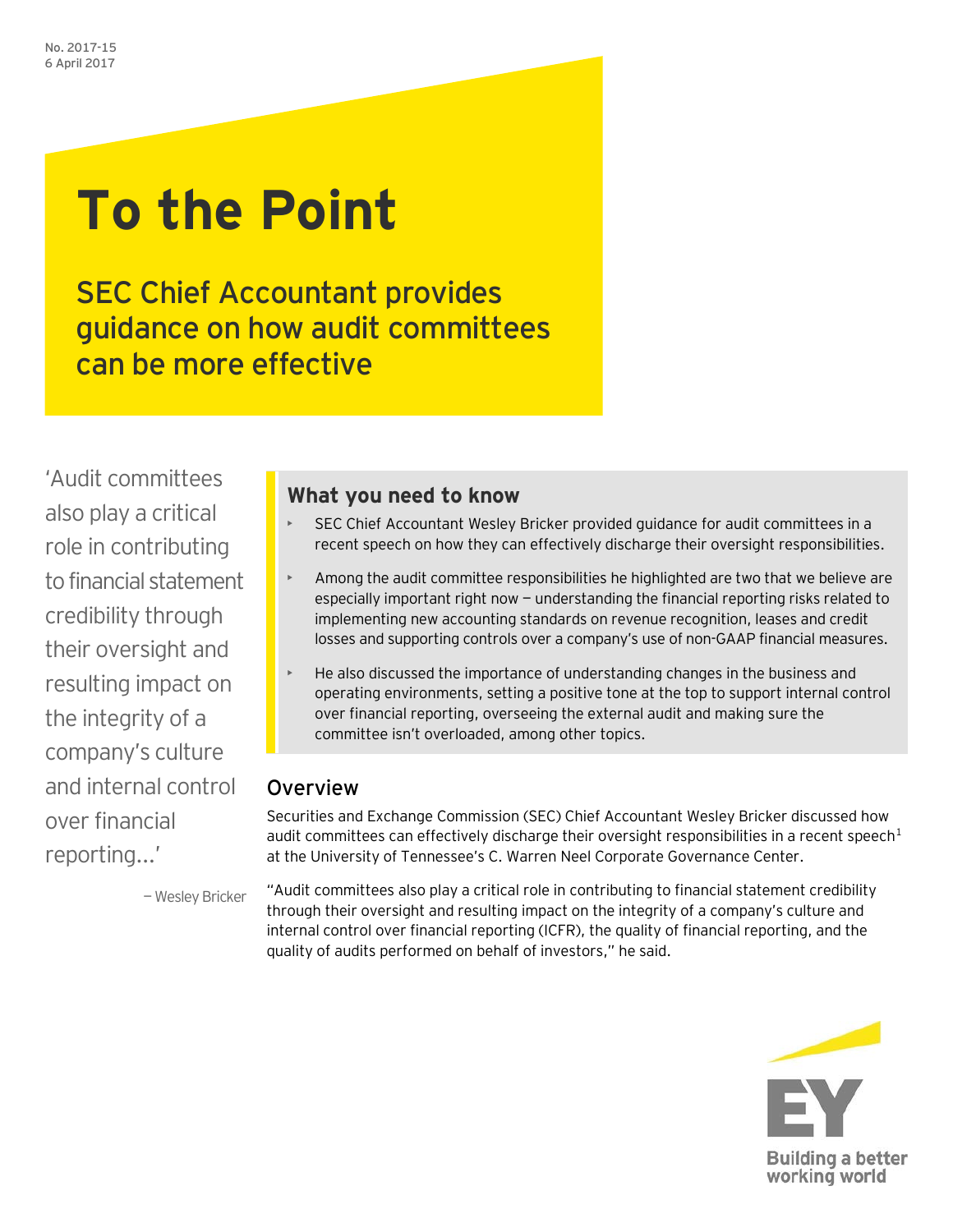Mr. Bricker highlighted seven areas in which audit committees can improve in their oversight of a company's financial reporting, echoing comments he and other SEC officials have made in recent years.

## Key considerations

#### Understand the business and operating environment

"Audit committees should understand the businesses they serve and the impact of the operating environment — the economic, technological, and societal changes — on corporate strategies," he said, citing the following risks:

- "Changes in the operating environment can result in changes in competitive pressures and different financial reporting risks."
- "Significant and rapid expansion of operations can strain controls and increase the risk of breakdown in controls."
- "Entering into industries, business areas or transactions with which an entity has little experience may introduce new risks associated with financial reporting, including ICFR."
- "The implementation of new GAAP standards may affect risks in preparing financial statements, particularly if implementation planning or execution is lacking."

## How we see it

Right now, we are especially concerned about implementation of the new revenue recognition standard. While most public companies we have surveyed have started implementing the standard, many of them are at risk of not successfully completing implementation by the effective date (i.e., 1 January 2018 for calendar-year public companies). Audit committees should actively engage in discussions with management and the auditor about the company's progress.

## Promote board diversity

Mr. Bricker noted that investors have expressed "strong interest" in board composition, including with regard to diversity. $2$  He said that "diversity of thoughts diminishes the extent of group thinking, and diversity of relevant skills…enhances the audit committee's ability to monitor financial reporting." He added that "[g]iven the importance of diversity to audit committee effectiveness, there is an opportunity to increase the level of diversity on U.S. boards and audit committees."

## How we see it

In our view, diversity underpins good business. Research by EY and others demonstrates a link between board diversity and economic results. Investors also tell us that board diversity is a priority for them.

## Balance the audit committee workload and keep current on financial reporting developments

Mr. Bricker expressed concerns about the capacity of audit committees to balance their workloads, given all of the demands on their time. He said boards should also consider whether they are identifying and managing any risks of audit committee overload.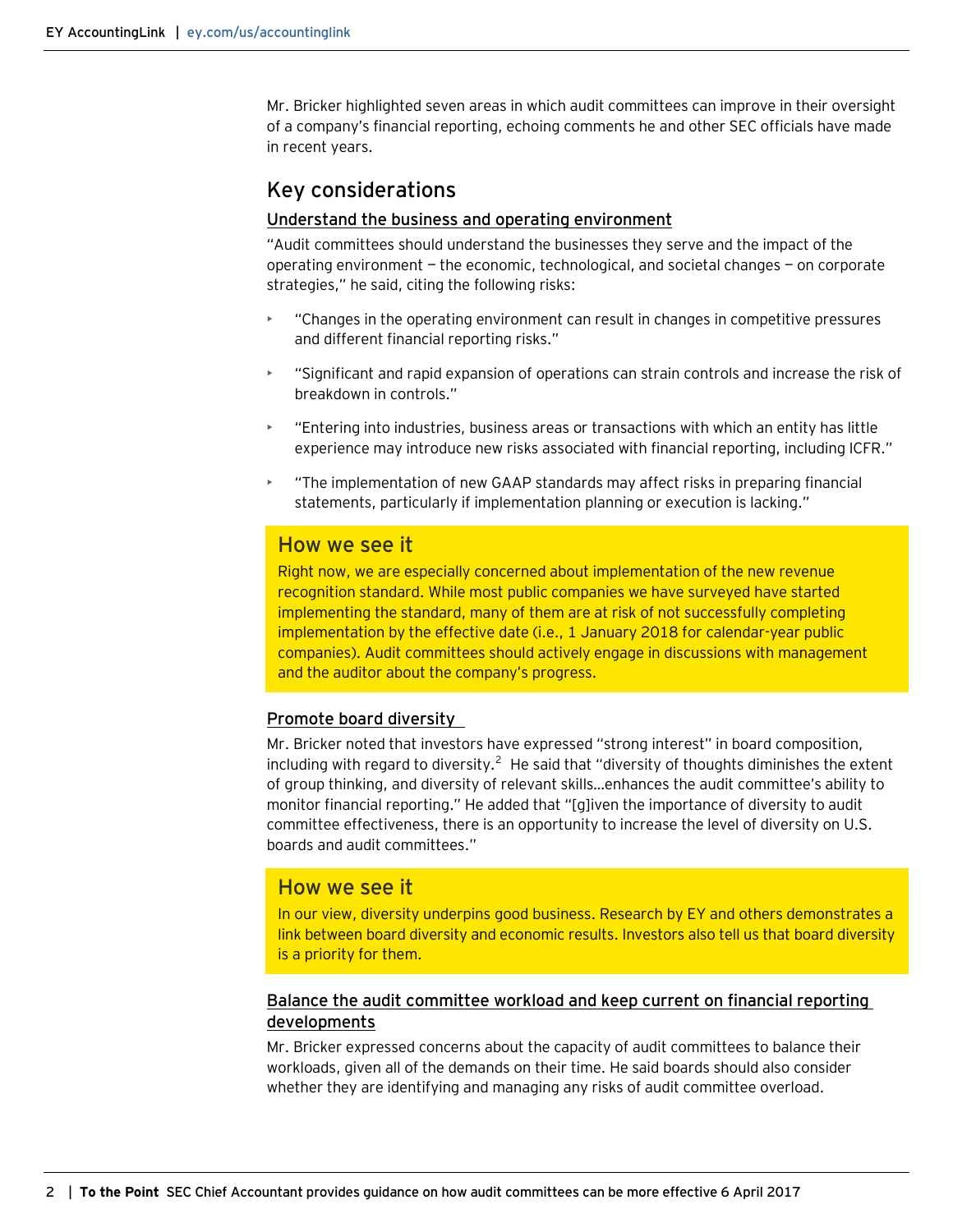"While audit committees may be equipped to play a role in overseeing risks that extend beyond financial reporting, such as cybersecurity and portions of enterprise risk management, I believe it is important for audit committees to not lose focus on their core roles and responsibilities," he said.

Mr. Bricker said audit committees should also consider providing training programs to help their members stay current on accounting and financial reporting developments, especially new accounting standards that have a significant effect.

## Set a positive tone at the top and culture

A strong control environment is especially important because new accounting standards require management to make more judgments than they have in the past. He said audit committees may directly affect the control environment, which influences the behavior of management and other personnel. He also noted that tone at the top is a key element of the internal control framework issued by the Committee of Sponsoring Organizations of the Treadway Commission.

"One way audit committees can focus on tone and culture is by working with management to obtain a clear and common understanding of what tone means, why tone is important, and what mechanisms are in place to assess the adequacy of control environment, including across any relevant divisions and geographies," he said. Mr. Bricker also suggested that it is critical for audit committees to discuss tone with the external auditor.

Mr. Bricker said audit committees should oversee a company's use of non-GAAP financial measures.

#### Understand disclosure controls and procedures over non-GAAP financial measures

"Audit committees are well positioned to exercise healthy oversight by understanding management's process and controls to calculate the non-GAAP and other key operational measures," Mr. Bricker said. That oversight should include understanding:

- Procedures in place over the accuracy of the calculation and the consistency of the measures with those provided in prior periods
- Any non-GAAP policies in place, and if no policies exist, why that is the case
- The individual(s) in the organization responsible for administering any non-GAAP policy and "how many times have they approved changes in reporting" as well as the reasons for such changes

Mr. Bricker's comments were consistent with his remarks at the 2016 AICPA National Conference on Current SEC and PCAOB Developments.

## How we see it

Audit committees should review the SEC staff's recent guidance on appropriate uses of non-GAAP financial measures and monitor trends in SEC staff comments on company filings and earnings releases.

## Monitor corporate objectives that could conflict with effective oversight of external auditors

Mr. Bricker said audit committees should work with other board committees to make sure important corporate objectives, such as cost reduction plans, are not implemented in ways that might adversely affect management's financial reporting responsibilities or inappropriately limit the scope of the external audit, the engagement terms or the auditor's compensation.